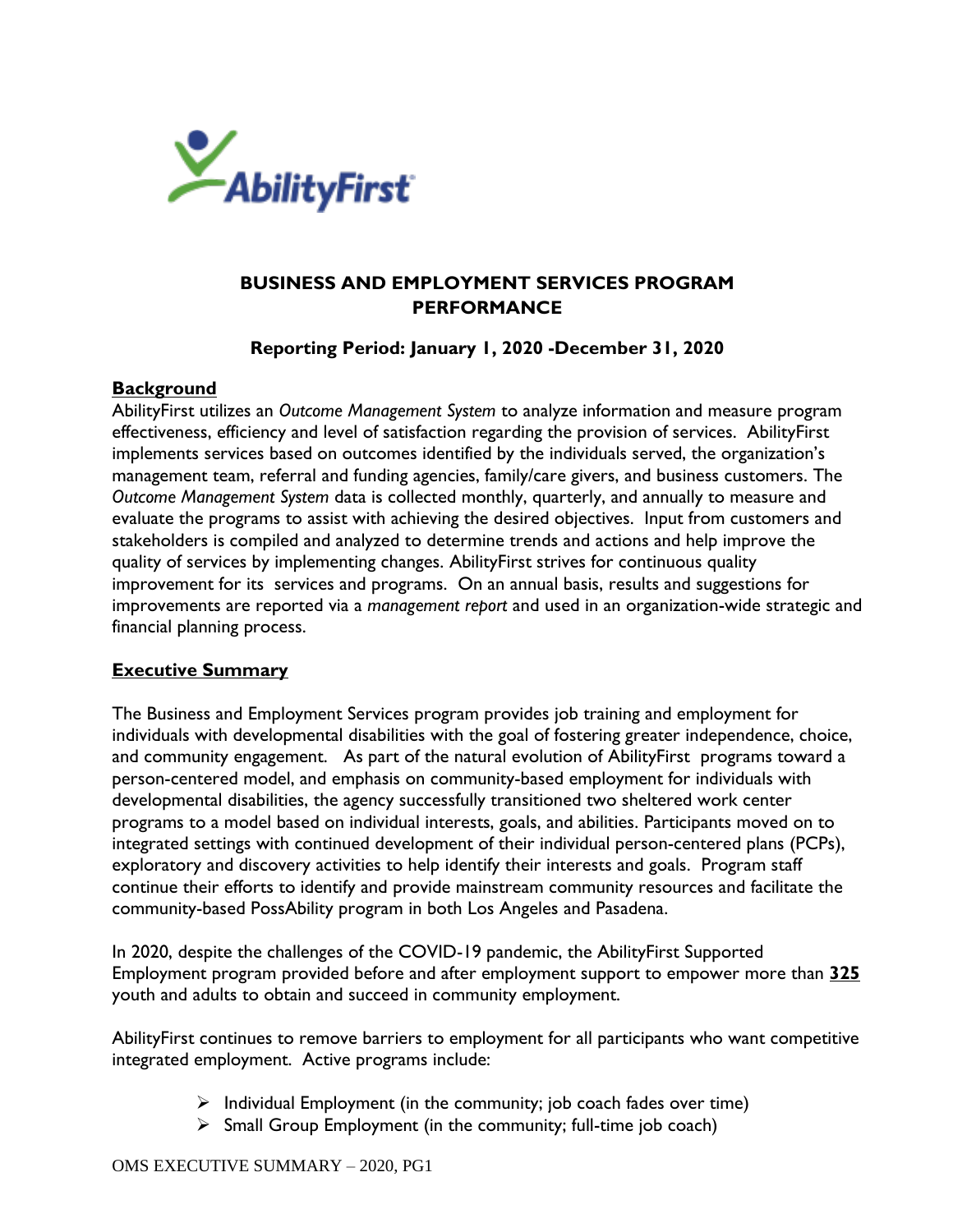- ➢ Paid Internships
- ➢ Student Placement Services
- ➢ Community Careers and DiscoverAbility Program (transitional, time-limited employment assessment and exploration)

The AbilityFirst Business and Employment Services program adheres to procedures and regulations in accordance with Title 17 (California Code of Regulations), individual Regional Center policies and Department of Rehabilitation (DOR) regulations and standards. The programs are also accredited by the CARF International (formerly the *Commission on Accreditation of Rehabilitation Facilities (CARF)*).

# **Business & Employment Services Accomplishments**

**PossAbility** is one of the newest AbilityFirst programs for adults, and reflects the agency's commitment to providing more opportunities for individuals to participate in activities throughout their neighborhoods and communities. PossAbility is vendored with local Regional Centers for individuals with disabilities and focuses on offering them independent choices. Many individuals in the PossAbility program transferred from AbilityFirst Los Angeles and Pasadena Work Centers, both of which closed in late 2019.

The PossAbility Los Angeles and Pasadena staff facilitate the program by helping individuals pursue their own personal goals with assistance from their support system and others who have similar interests. An important component to the program is community volunteer opportunities. The program continues to offer individuals:

- A process to learn about what is important for them to be able to achieve their goals
- Involvement in their communities in their daily lives through volunteer work and recreational and leisure activities
- Opportunities to increase social skills and form relationships with others in the community who share similar interests and goals
- The ability to develop skills and self-sufficiency in conjunction with pursuing their personal goals

PossAbility may also provide a pathway to community employment, should the individual choose to pursue this option.

In March 2020, AbilityFirst promptly modified the PossAbility program model to accommodate the COVID-19 pandemic regulations for social distancing and the stay-at-home order. Staff focused on alternative programing, using virtual platforms like Zoom and You Tube. Staff implemented one-on-one programing to keep the clients engaged, continuing to focus on discovering what is important to the client by facilitating remote sessions based on the client's interests, abilities, and goals. On a limited basis, participants have also returned to some volunteer activities, complying with all applicable health and safety standards.

AbilityFirst provides ongoing support for participants and their families in other AbilityFirst programs by engaging clients using remote programming such as Zoom activities, phone calls, notes, and "activity packages." Participants, family members, and AbilityFirst staff have shown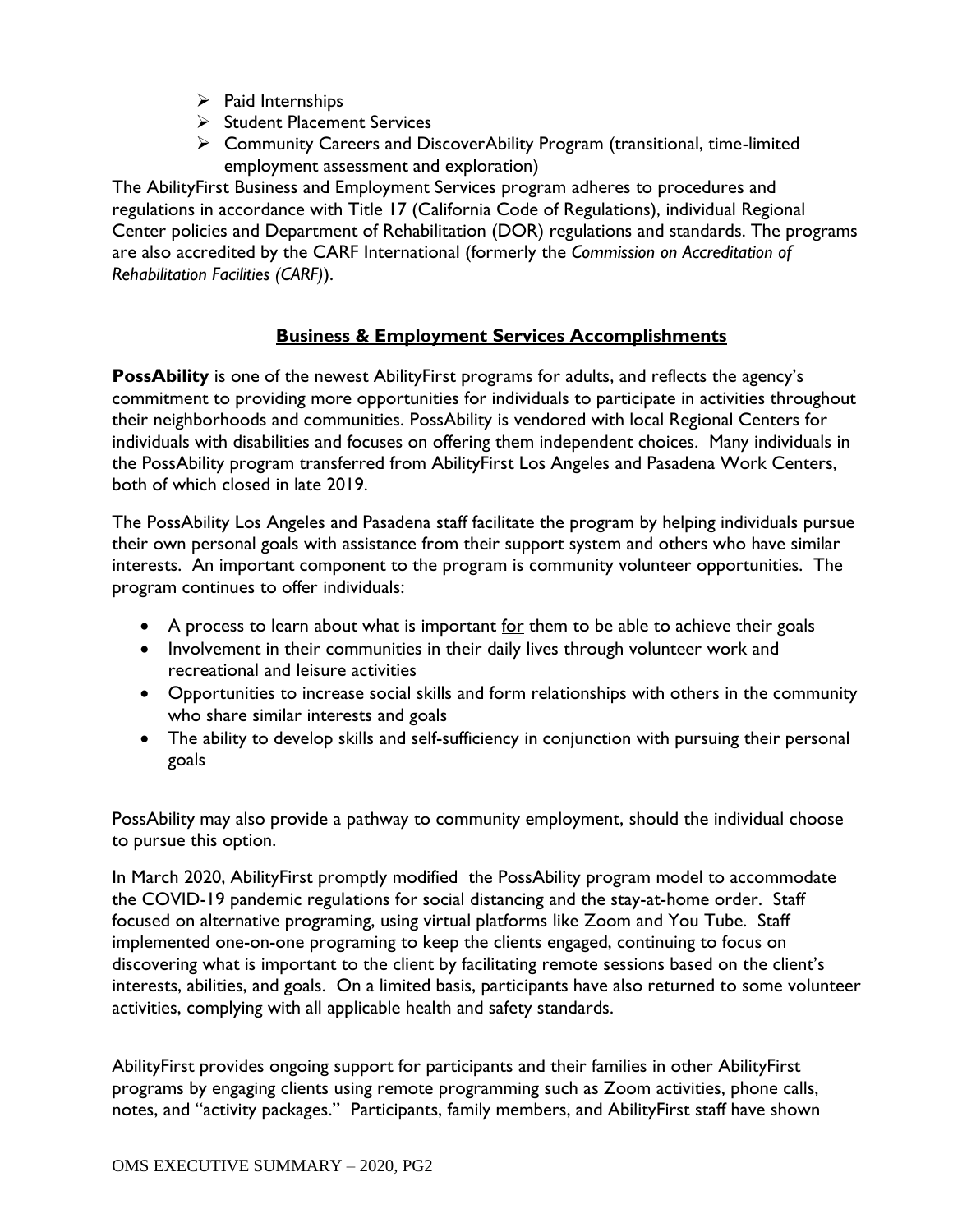great creativity and determination over the past year, and all of AbilityFirst programs continue to provide safe services for individuals with intellectual/developmental disabilities.

The **Supported Employment** program participants made significant progress in their efforts to obtain and retain competitive community employment, despite the challenges of the COVID-19 pandemic. As in other programs, staff and participants quickly transitioned from in-person to remote support for many elements of the job search and pre-employment preparation process. A total of 51 individuals secured competitive jobs in their communities, many of them in essential businesses. AbilityFirst job coaches provided more than 15,000 hours of support during the year, both on-site and remotely. Staff members devoted significant efforts when responding to the employee, family member, and employers' concerns about PPE and workplace safety practices during the pandemic.

The staff responded positively to the increased number of referrals to the Supported Employment Program by providing young and older adults with opportunities for internships and helped workers who had been displaced by the pandemic to submit their unemployment claims.

AbilityFirst and FVO Solutions (FVOS) completed a merger in September 2020, and most FVOS participants and staff transitioned to AbilityFirst as well. The AbilityOne Commission approved the AbilityFirst application to take over FVOS' contract manufacturing business to produce hole punches for the Federal government. Adding this social enterprise and manufacturing operation has expanded the employment and job training opportunities at AbilityFirst.

In 2020, following the merger of FVOS with AbilityFirst, a transition from the pre-employment **DiscoverAbility** work and interest exploration to the Community Careers curriculum developed by FVOS was implemented. Community Careers curriculum provides the means to help individuals focus on the job search process. Opportunities for exploration and self-discovery may include job shadowing, interest assessment and internship opportunities, leading to expanding community engagement and informed career choices. It is a time-limited program and may be used for individuals who are transitioning out of other structured work centers and exploring their options for community employment.

**ExploreAbility** is an adult day and community integration program. The goal of the ExploreAbility program is to help adults explore and identify what is important to them, to develop the skills necessary to achieve their goals and to be involved in their communities through volunteering and community activities. Individual support and small-group activities promote interaction and learning. The program incorporates volunteering, community activities, independent living and skill-building, using a smaller group model. The ExploreAbility program combines both community participation and site-based programs for individuals who would benefit from a program that offers more direct support and supervision.

Other accomplishments of the Business and Employment Services program during 2020 include:

• AbilityFirst is participating in four different Local Partnership Agreements (LPA). California Department of Developmental Services established an agreement (CIE Blue- print). The purpose of the CIE Blueprint, as well as this written guidance, is to increase the number of individuals with intellectual disabilities and developmental disabilities (ID/DD) who are employed and provide opportunities to work toward and achieve competitive integrated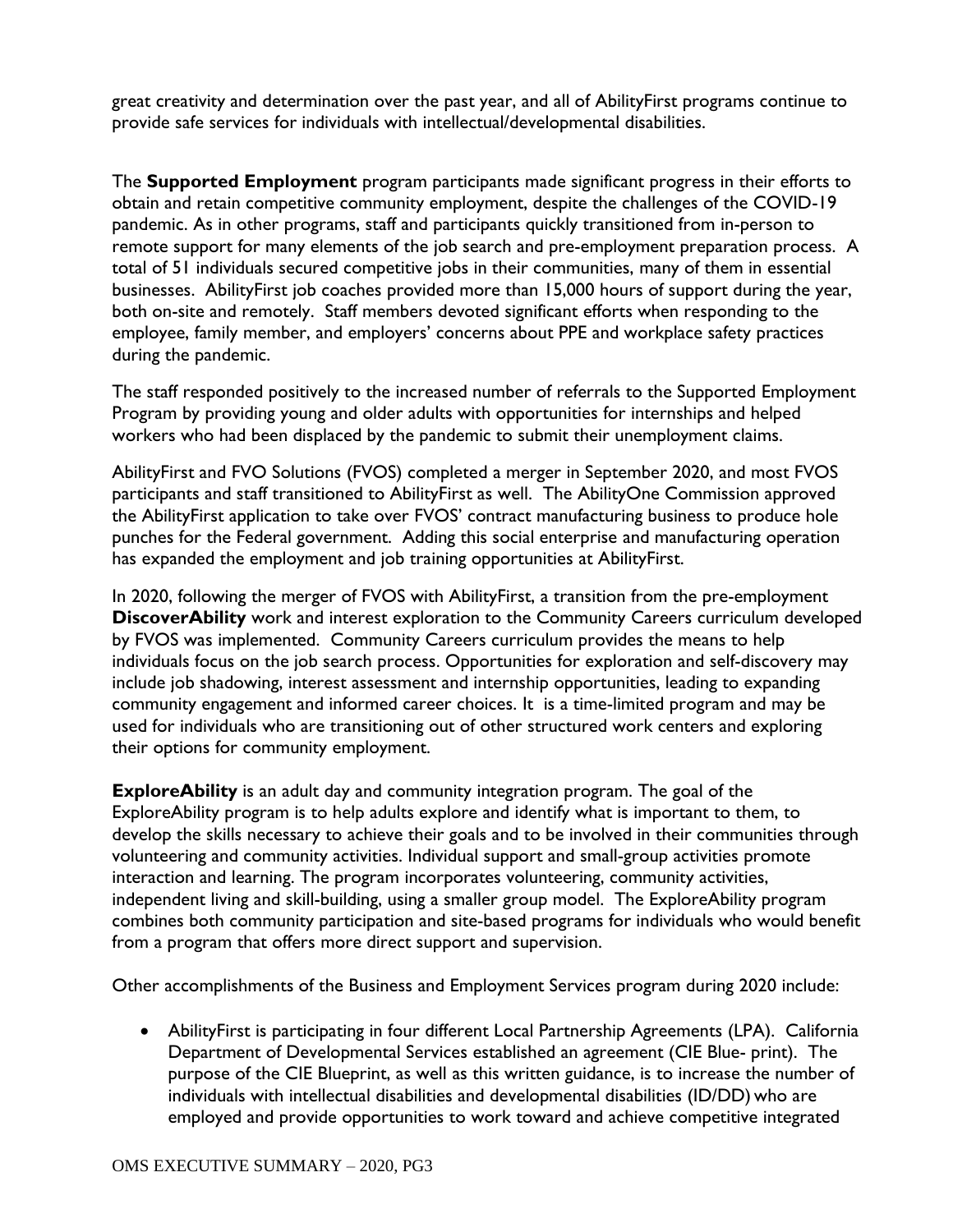employment (CIE). It is the intention of these three core local partnering organizations to create a blueprint. These partnering organizations will collaborate to develop a blueprint that includes processes for best practices to support individuals transitioning from school or other adult services to CIE.

- A collaborative effort between AbilityFirst and a large hospitality firm was established in early 2020. This effort was first introduced by the Mayor of Pasadena in hopes of fostering a partnership that would allow individuals with disabilities to be part of an integrated employment venture. However, due to the pandemic this endeavor has been put on hold until further notice.
- When the situation arises that AbilityFirst is unable to serve the client right away, the agency asks their permission to be put on a waiting list. If the job seeker agrees, they are put on the list and are informed that they are required to contact AbilityFirst once a month to check on their status. From 2018 to 2019 there were over 60 individuals on the waitlist. AbilityFirst committed to address the waitlist issue by bringing on an additional Job Developer. By the end of 2020, just 6 individuals were on the wait list.
- AbilityFirst Supported Employment Services works hand-in-hand with Civitan Pasadena to promote employment services for individuals with disabilities. The Pasadena Civitan Club hosts an annual awards ceremony to honor local employers who support the good practice of hiring individuals with disabilities. The awards ceremony also brings in other business partners and creates opportunities to collaborate with a more diverse group of community employers. Due to Pandemic, the Civitan Club decided not to hold their 2020 Employer Awards Ceremony.
- DOR Disability Student Services: Work Experience Service is an employment-based learning experience that offers students with disabilities the opportunity to explore competitive integrated work in a variety of real time work settings. Multiple, consecutive, paid work experiences may be authorized to develop and enhance work skills, including orientation to work environments. In 2020 this program served 30 students.
- Project Search Ability First is proud to provide employment supports to Project SEARCH interns at the Kaiser Administrative Offices in Pasadena. The Project SEARCH model involves an extensive period of training and career exploration, innovative adaptations, long-term job coaching, and continuous feedback from teachers, job coaches, and employers. The cornerstone of Project SEARCH is a total workplace immersion with a host business and related agencies. Participants are on-site at the business location each day for a minimum of six hours. The partners provide consistent on-site staff, including a special education teacher and job coaches. Individual job development and placement occur based on the participant's experience, strengths, and skills. Participants are given support with accommodations, assistive technology, and on-the-job coaching.